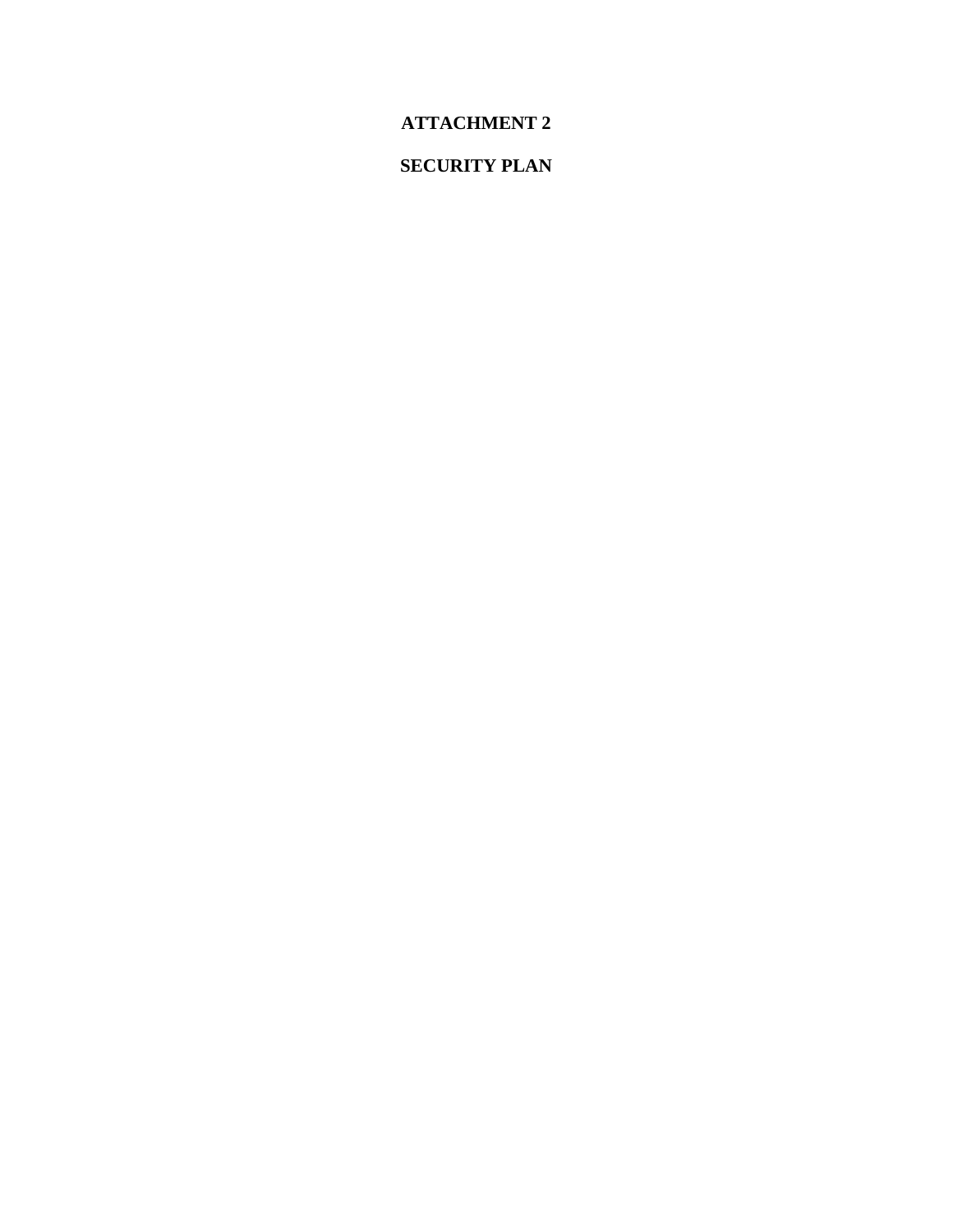## **Attachment 2 SECURITY PLAN**

## **1.0 SECURITY PROCEDURES AND EQUIPMENT**

The Clearfield facility (or "Facility") is located within the Freeport Center. This complex is completely fenced around the perimeter and has its own security personnel, who periodically patrol the complex. The Facility is also equipped with a barrier (fence) and has a means to control entry. The Facility also maintains a Site Security Plan.

## *1.1 24-Hour Surveillance System*

The Facility uses the barrier and controlled entry method rather than a 24-hour surveillance system, as described below.

## *1.2 Methods to Control Entry*

## 1.2.1 Barrier

The active portion of the Facility property is completely enclosed by a sixfoot high fence. The fence is of chain link construction. The fence is maintained in good condition and inspected in accordance Attachment 3 of this Permit.

## 1.2.2 Means to Control Entry

The Facility is completely surrounded by a 6-foot high fence, with two main entrances to the Facility through the office and through the main gate, which is the truck access point. The main entrance gate is equipped with a remote control sliding gate, which can be opened and closed from the office. The main entrance gate is kept closed at all times except when trucks are entering and exiting the facility. Signs are present to direct visitors to the office upon entering the Facility.

The other entrance provides access to the Facility by visitors and office personnel via the office during normal business hours (Monday through Friday, 8:00 a.m. to 4:30 p.m.). In addition, the Facility is equipped with exterior lighting.

The Freeport Center security personnel patrol the complex and control the complex's main entrance gate during non-working hours. Security issues discovered at the Facility will be reported to the Facility Manager. The gates to the Facility are locked during non-working hours and are monitored by the Freeport Center security personnel.